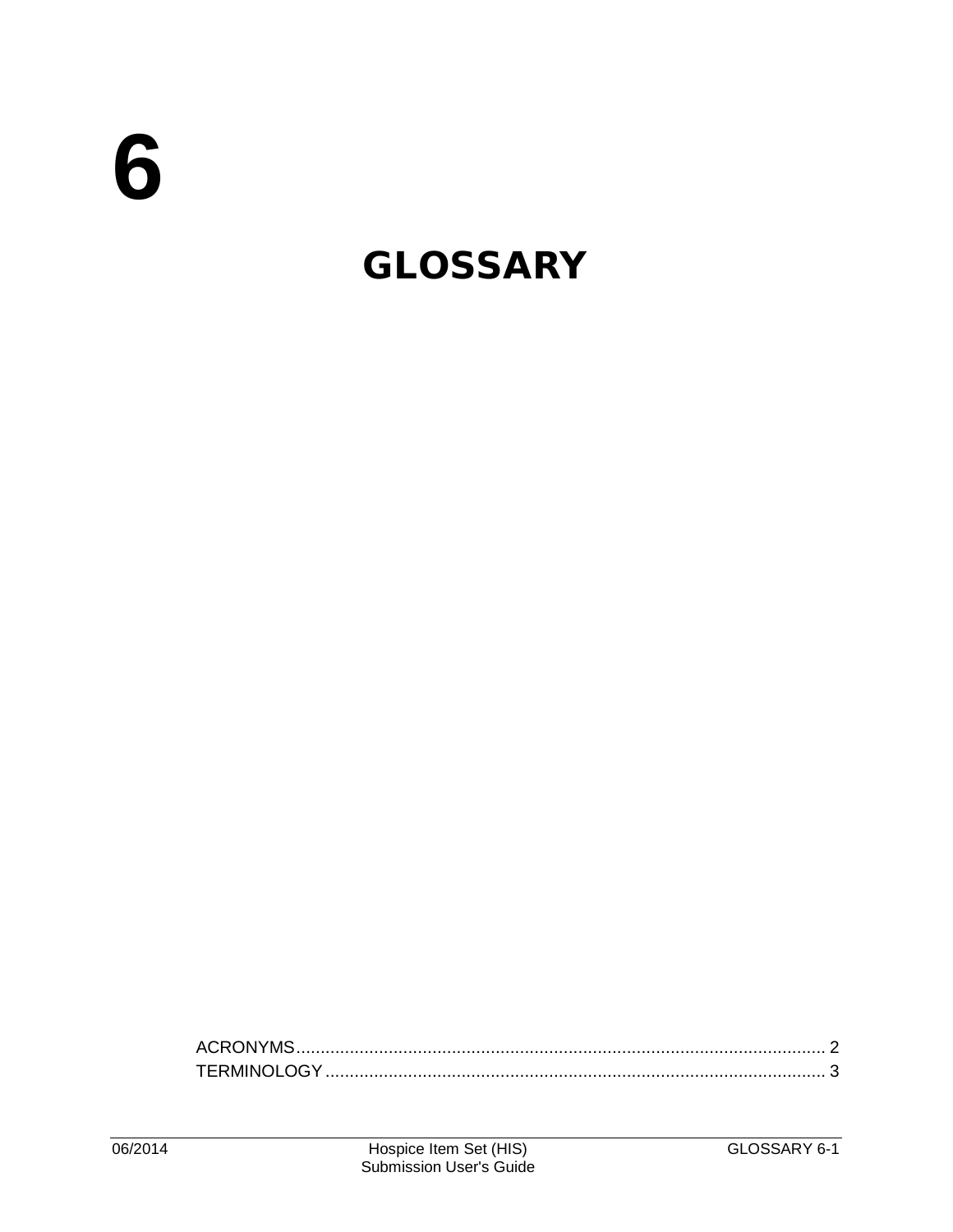## **ACRONYMS**

<span id="page-1-0"></span>